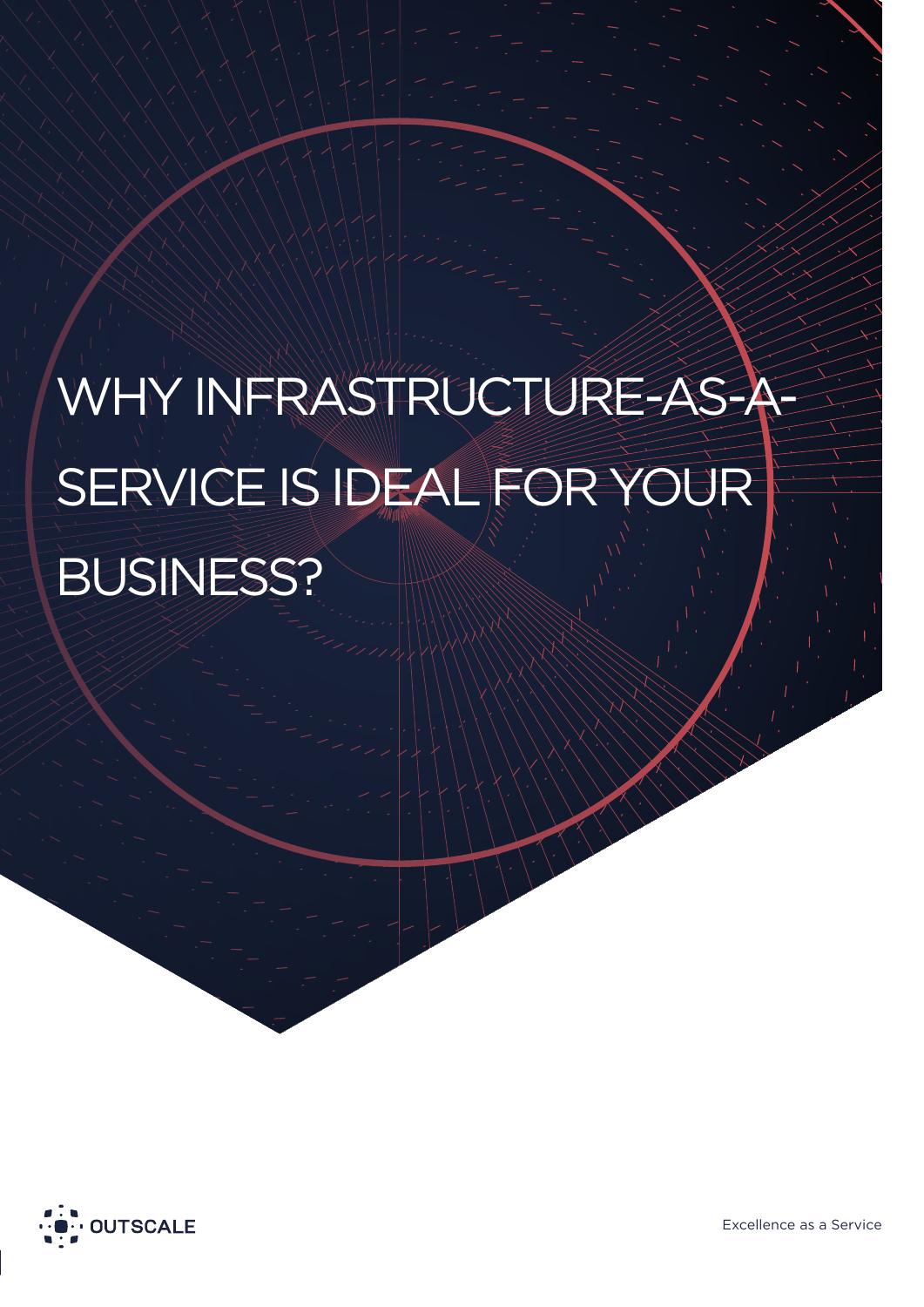#### Introduction

Few technological developments have had quite so far-reaching an impact as cloud computing. One need only look at the cloud's influence in enterprise to see evidence of that. Though adoption was understandably slow at first, today's cloud has a place in virtually every organization, large or small.

And really, why shouldn't it? Utilized properly, cloud computing has the potential to completely change how you do business. Of course, how it does so depends entirely on what cloud model you opt to use.

Today, we're going to discuss infrastructure-as-a-service;the provisioning of a cloud platform to replace or replicated real-world hardware. Let's dive right in. You might be surprised how much it can do.

### Infrastructure-As-A-Service Is The Perfect Load Testing Platform

No developer wants to put their heart and soul into an application, only to have a successful launch bring everything crashing to a halt. No enterprise wants to deploy a mission-critical software platform, only to see it crumple under the strain of the workplace. Avoidance of both situations requires extensive load testing - but unfortunately, such a task is traditionally impossible.

At best, most applications are measured against a small portion of real-world load; tested is in a simulated environment that doesn't accurately mirror real situations. The blame doesn't lie with developers in this case, mind you - it's all too easy to overlook a scenario that will trigger an unoptimized code path, and as such is nigh impossible to code accurate, comprehensive tests. At the same time, this is no excuse to ignore load testing entirely.

This is particularly true in the era of the cloud. Rather than being forced to expend substantial capital and resources on more servers and bandwidth, companies can simply tap into a cloud platform. Ephemeral cloud infrastructure can be used in lieu of concrete physical servers; utilized when load testing is required then shut down completely when testing is complete.

In other words, businesses no longer need to keep redundant infrastructure on hand for testing purposes.

Because of this, it's neither overly complex nor financially onerous for companies to replicate a significant segment of their production environment for load testing - especially if they are deploying their applications in the cloud. Code changes can be pushed to testing or staging servers, then load tested using temporary networks built in the same environment.

Thanks to the efficiency of cloud testing, it makes more financial sense to comprehensively test applications before release; the cost of a production failure under heavy load is now much more expensive than the testing process. Of course, enhanced load testing is only one of the ways that cloud infrastructure can improve your business. As it turns out, cloud infrastructure in general is ideal for an organization of any size - no matter what they require that infrastructure for.

 $\mathcal{P}$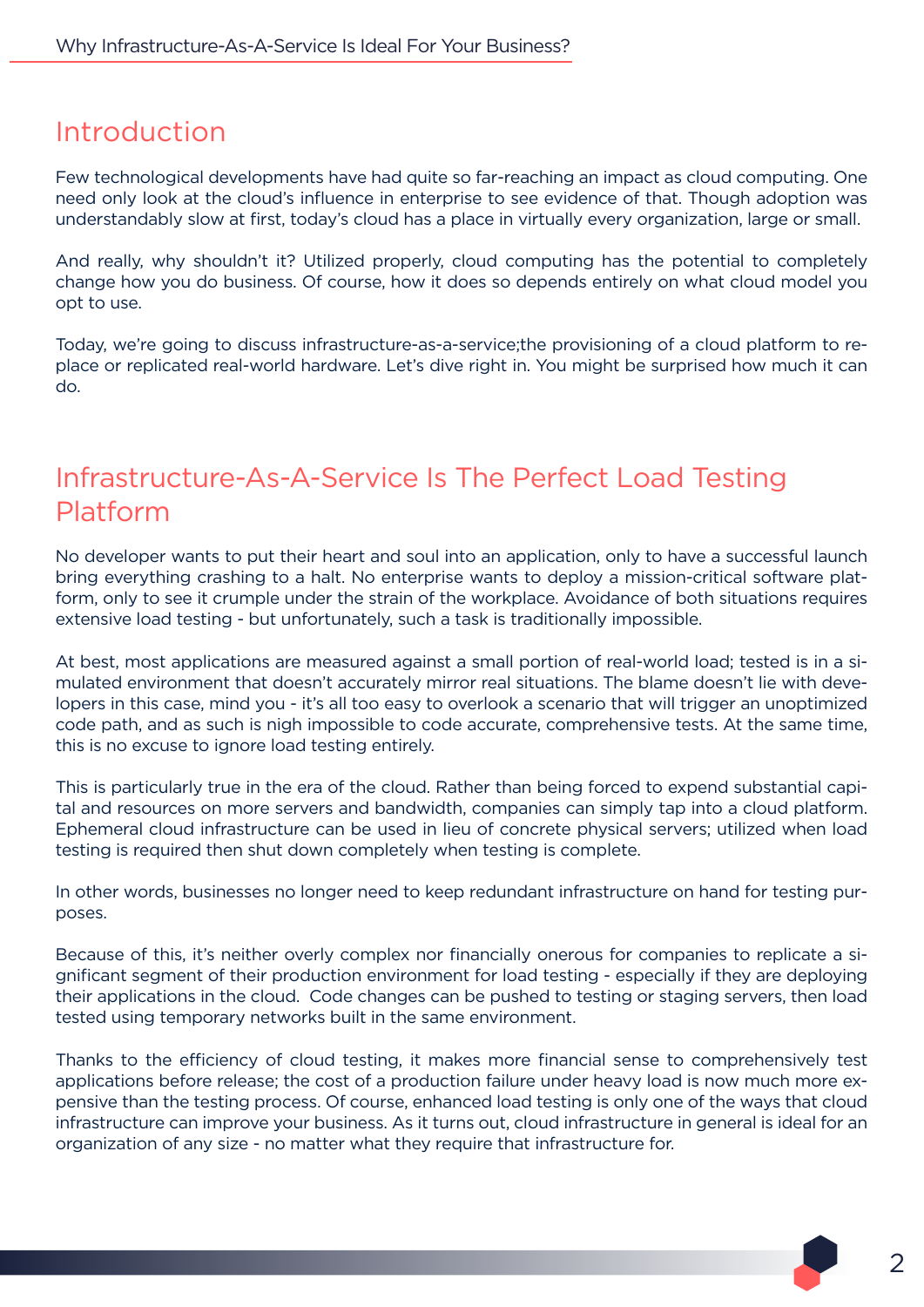#### Infrastructure-As-A-Service Fits Businesses Of Every Size

One of the most common notions about infrastructure-as-a-service is that it is somehow married to the size of one's organization. It is, laymen say, either for startups that require networks and servers without capital investment or for large enterprises that require massive, scalable, redundant, and programmable deployments. To hear them say it, there exists no middle ground - all other businesses should simply turn to PaaS.

This is a gross misconception.

Small and mid-sized businesses may not have large infrastructure requirements, but that doesn't mean they can't benefit from an IaaS deployment. On the contrary, one could argue that businesses between the startup and enteprise stage actually stand to gain the most from IaaS. Ask yourself: what systems do you currently use to run your back-office setup?

Where are the servers responsible for payroll processing, customer databases, backups, and other mission-critical software?

If you're like many businesses, you've probably got some dusty old server sitting in a data closet in one of your offices. Perhaps it even works, for the most part. And at least it's relatively inexpensive, right?

Wrong. How inexpensive would you say the datacenter-in-a-closet model really is if it were responsible for data loss or productivity loss? How inexpensive is it to bring in an outsourced technician and pay them for simple maintenance?

IaaS deployments suffer from none of these shortcomings. For one, they can be managed remotely - if your business employs an IT contractor, you needn't bring them in for the majority of maintenance and configuration tasks. Not only that, they're both redundant and easily backed-up - if a data closet fails, you could be dealing with weeks of downtime as you activate your offsite backups or restore lost data.

If an IaaS server fails(something which is extremely unlikely), you can simply spin up another, and restore your data in a matter of hours.

Finally, there's the matter of scale. Although scalability on the level enabld by cloud platforms likely isn't something your organization's concerned with, the capacity to quickly and easily deploy additional servers is an advantage you cannot ignore. After all, who doesn't need a bit of extra computing power from time to time?

Who doesn't need staging environments, faster payroll processing, or extra bandwidth during periods of heavy load?

With its easy scaling, flexible payment model, remote accessibility and full redudancy, cloud infrastructure is a powerful tool for any organization. It's not, as the dominant narrative would have you believe, just for Silicon Valley startups and enterprise giants.